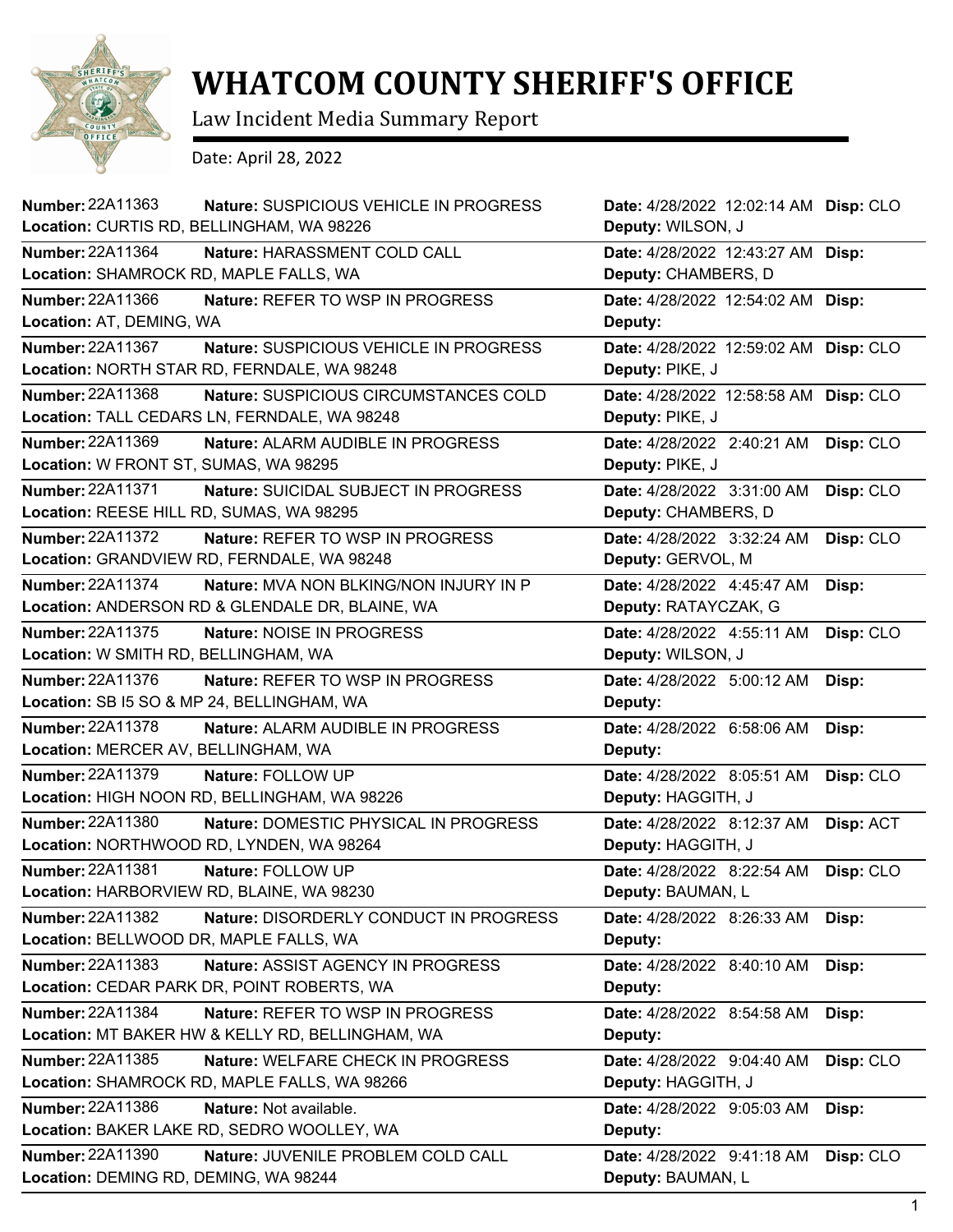| Number: 22A11391                                | Nature: CIVIL PROBLEM COLD CALL                                                              | Date: 4/28/2022 9:54:37 AM            | Disp: CLO |
|-------------------------------------------------|----------------------------------------------------------------------------------------------|---------------------------------------|-----------|
| Location: MT BAKER HWY, BELLINGHAM, WA 98226    |                                                                                              | Deputy: BAUMAN, L                     |           |
| Number: 22A11392                                | Nature: HARASSMENT IN PROGRESS                                                               | Date: 4/28/2022 10:01:55 AM Disp: CLO |           |
| Location: HARBORVIEW RD, BLAINE, WA 98230       |                                                                                              | Deputy: DEZEEUW, T                    |           |
| <b>Number: 22A11394</b>                         | Nature: VEHICLE THEFT COLD CALL                                                              | Date: 4/28/2022 10:20:29 AM Disp: CLO |           |
| Location: HALVERSTICK RD, SUMAS, WA 98295       |                                                                                              | Deputy: HAGGITH, J                    |           |
| <b>Number: 22A11395</b>                         | Nature: TRAFFIC PROBLEM IN PROGRESS                                                          | Date: 4/28/2022 10:30:20 AM Disp: CLO |           |
| Location: BLAINE RD, BLAINE, WA 98230           |                                                                                              | Deputy: OSBORN, D                     |           |
| Number: 22A11396                                | Nature: TRAFFIC PROBLEM IN PROGRESS                                                          | Date: 4/28/2022 10:30:35 AM Disp: CLO |           |
| Location: RURAL AVE, BELLINGHAM, WA 98226       |                                                                                              | Deputy: OSBORN, D                     |           |
| Number: 22A11397                                | Nature: CIVIL PROBLEM COLD CALL                                                              | Date: 4/28/2022 10:45:35 AM Disp:     |           |
| Location: MT BAKER HW, BELLINGHAM, WA           |                                                                                              | Deputy:                               |           |
| <b>Number: 22A11399</b>                         | Nature: TRAFFIC STOP                                                                         | Date: 4/28/2022 11:07:18 AM Disp: CAA |           |
|                                                 | Location: SLATER RD & RURAL AVE, FERNDALE, WA 98248                                          | Deputy: KLIX, J                       |           |
| Arrested: FORNSBY, EDWARD J.                    | Age: 34                                                                                      |                                       |           |
|                                                 | <b>Offenses: Traffic, Criminal Citation, Traffic, Infraction, Driving While License Susp</b> |                                       |           |
| <b>Number: 22A11400</b>                         | Nature: THREAT COLD CALL                                                                     | Date: 4/28/2022 11:31:17 AM Disp: CLO |           |
| Location: W BADGER RD, CUSTER, WA 98240         |                                                                                              | Deputy: DEZEEUW, T                    |           |
| <b>Number: 22A11401</b>                         | Nature: SERVE PAPERS IN PROGRESS                                                             | Date: 4/28/2022 11:35:00 AM Disp: INF |           |
| Location: N GOLF COURSE DR, BLAINE, WA 98230    |                                                                                              | Deputy: BOYD, M                       |           |
| <b>Number: 22A11403</b>                         | Nature: RAPE COLD CALL                                                                       | Date: 4/28/2022 11:47:15 AM Disp: ACT |           |
| Location: SHORTCAKE LN, LYNDEN, WA 98264        |                                                                                              | Deputy: BOGLE, D                      |           |
| <b>Number: 22A11405</b>                         | Nature: ALARM AUDIBLE IN PROGRESS                                                            | Date: 4/28/2022 11:56:38 AM Disp: CLO |           |
| Location: GUIDE MERIDIAN, BELLINGHAM, WA 98226  |                                                                                              | Deputy: KLIX, J                       |           |
|                                                 |                                                                                              |                                       |           |
| <b>Number: 22A11409</b>                         | Nature: SUSPICIOUS CIRCUMSTANCES IN PR                                                       | Date: 4/28/2022 12:59:01 PM Disp: CLO |           |
| Location: E BADGER RD, EVERSON, WA 98247        |                                                                                              | Deputy: HAGGITH, J                    |           |
| <b>Number: 22A11411</b>                         | Nature: SUSPICIOUS VEHICLE COLD CALL                                                         | Date: 4/28/2022 1:20:40 PM            | Disp: CLO |
| Location: LOOMIS TRAIL RD, CUSTER, WA 98240     |                                                                                              | Deputy: DEZEEUW, T                    |           |
| Number: 22A11412                                | Nature: CASE NUMBER                                                                          | Date: 4/28/2022 1:38:23 PM            | Disp: CLO |
|                                                 | Location: MP 255 INTERSTATE 5, BELLINGHAM, WA 98226                                          | Deputy: KARB, J                       |           |
| <b>Number: 22A11414</b>                         | Nature: HARASSMENT COLD CALL                                                                 | Date: 4/28/2022 1:52:26 PM            | Disp: CLO |
| Location: HARBORVIEW RD, BLAINE, WA 98230       |                                                                                              | Deputy: DEZEEUW, T                    |           |
| Number: 22A11419                                | Nature: ASSAULT SIMPLE COLD CALL                                                             | Date: 4/28/2022 3:05:19 PM            | Disp: CLO |
| Location: TWINBERRY CT, LYNDEN, WA 98264        |                                                                                              | Deputy: WRIGHT, M                     |           |
| <b>Number: 22A11421</b>                         | Nature: MENTAL COLD CALL                                                                     | Date: 4/28/2022 3:09:30 PM            | Disp: CLO |
| Location: SUNRISE RD, BLAINE, WA 98230          |                                                                                              | Deputy: BAUMAN, L                     |           |
| <b>Number: 22A11422</b>                         | Nature: CIVIL PROBLEM COLD CALL                                                              | Date: 4/28/2022 3:38:50 PM            | Disp:     |
| Location: ANDERSON RD, BLAINE, WA               |                                                                                              | Deputy: WRIGHT, M                     |           |
| <b>Number: 22A11423</b>                         | Nature: TRESPASS COLD CALL                                                                   | Date: 4/28/2022 4:03:49 PM            | Disp: CLO |
| Location: BIRCH BAY SQUARE ST, BLAINE, WA 98230 |                                                                                              | Deputy: WRIGHT, M                     |           |
| <b>Number: 22A11424</b>                         | Nature: SUSPICIOUS PERSON IN PROGRESS                                                        | Date: 4/28/2022 4:06:48 PM            | Disp: CLO |
| Location: BIRCH BAY LYNDEN RD, BLAINE, WA 98230 |                                                                                              | Deputy: BROWN, E                      |           |
| <b>Number: 22A11425</b>                         | Nature: TRESPASS IN PROGRESS                                                                 | Date: 4/28/2022 4:18:17 PM            | Disp: CLO |
| Location: MT BAKER HWY, DEMING, WA 98244        |                                                                                              | Deputy: STAFFORD, M                   |           |
| Number: 22A11426                                | Nature: TRAFFIC HAZARD IN PROGRESS                                                           | Date: 4/28/2022 4:29:00 PM            | Disp:     |
|                                                 | Location: WASHINGTON ST & VISTA DR, FERNDALE, WA                                             | Deputy: GUM, J                        |           |
| <b>Number: 22A11427</b>                         | Nature: CUSTODIAL INTERFERENCE COLD CA                                                       | Date: 4/28/2022 4:38:15 PM            | Disp:     |
| Location: NEMO CT, BLAINE, WA                   |                                                                                              | Deputy: WRIGHT, M                     |           |